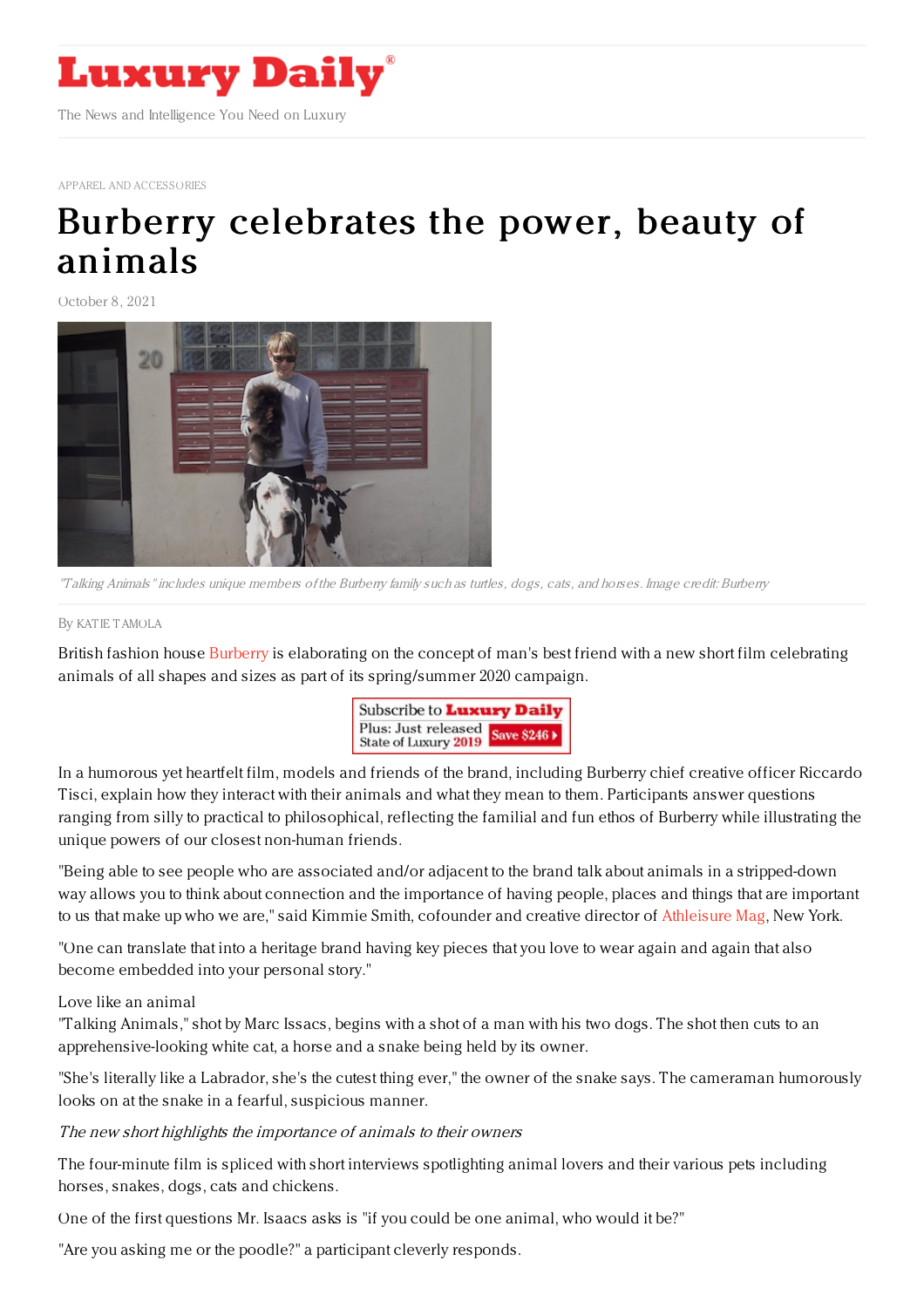Two interviewees share that they would like to be an owl, while one woman says she would like to be a giraffe then immediately brandishes her tattoo of the animal.

Owners then share some of their pet names, which include Poo Poo, Rambo and Hissy Elliot.

When asked if she has animals, one woman slyly responds that she has two kids, which is somewhat similar. Participants are then asked about their pets' personalities and how they speak to them.

One pet owner talks about how he talks to his animals more than he talks to humans. Another talks about the unique power of pets, saying that she often feels that animals are better than people.



Charlie the turtle, very loved by his owner. Image credit: Burberry

When several participants are asked what their animals had taught them, they each have the same answer: love.

"Unconditional love," one dog owner says. "Because I think that animals give you unconditional love in a way that humans do not."

Through the warm video, Burberry is making viewers feel a part of a humorous conversation. The video is an extension of the familial feeling shared among those a part of the brand, an invitation for consumers to join.

Talking Animals is the third film collaboration between Burberry and Mr. Isaacs this year (see [story](https://www.luxurydaily.com/burberry-gets-to-know-its-creative-director-in-inquisitive-video/)).

Tisci effect

Mr. Tisci, who became Burberry's chief creative officer in 2018, plays a hilarious role in the new pet-centric campaign.

Towards the end of the vignette, pet owners are asked which animal they think Mr. Tisci would be. Many giggle, showing reverence for the creative leader, happily sharing their animal comparisons.

Answers include lion, snow leopard, horse, black bear and more. In a funny twist, the chief creative officer is asked himself.

"A free dolphin," he says.

Mr. Tisci continues serving as an integral part of Burberry's communications strategies.

Last month, Burberry presented its TB monogram at the intersection of nature and technology in an artistic new film.

For the new film "#TBMonogram Landscapes," Burberry enlisted collaborators from around the world to bring its monogram to open spaces. The TB monogram, representative of the brand's founder Thomas Burberry, has featured prominently in several campaigns since it was introduced by Mr. Tisci in 2018 (see [story](https://www.luxurydaily.com/burberry-tb-monogram-landscapes/)).

In July, Burberry rode off into the sunset with a Hollywood star for its newest men's fragrance.

In the vignette, American actor Adam Driver embarks on a suspenseful journey on a beach with a horse. He engages in a physical race with his horse counterpartand a mental battle with himself while serving as the face of Burberry Hero, the first fragrance created by Mr. Tisci (see [story](https://www.luxurydaily.com/burberry-hero-adam-driver/)).

With the help of Mr. Tisci, Burberry continues to position itself as an inviting and entertaining brand, offering consumers outlets they can use to express themselves and relate to.

"Burberry is about classics that are made to be yours within your lifestyle," Ms. Smith said. "I think that Burberry is definitely a classic house but one that really lends itself to being so versatile and being a canvas that people can